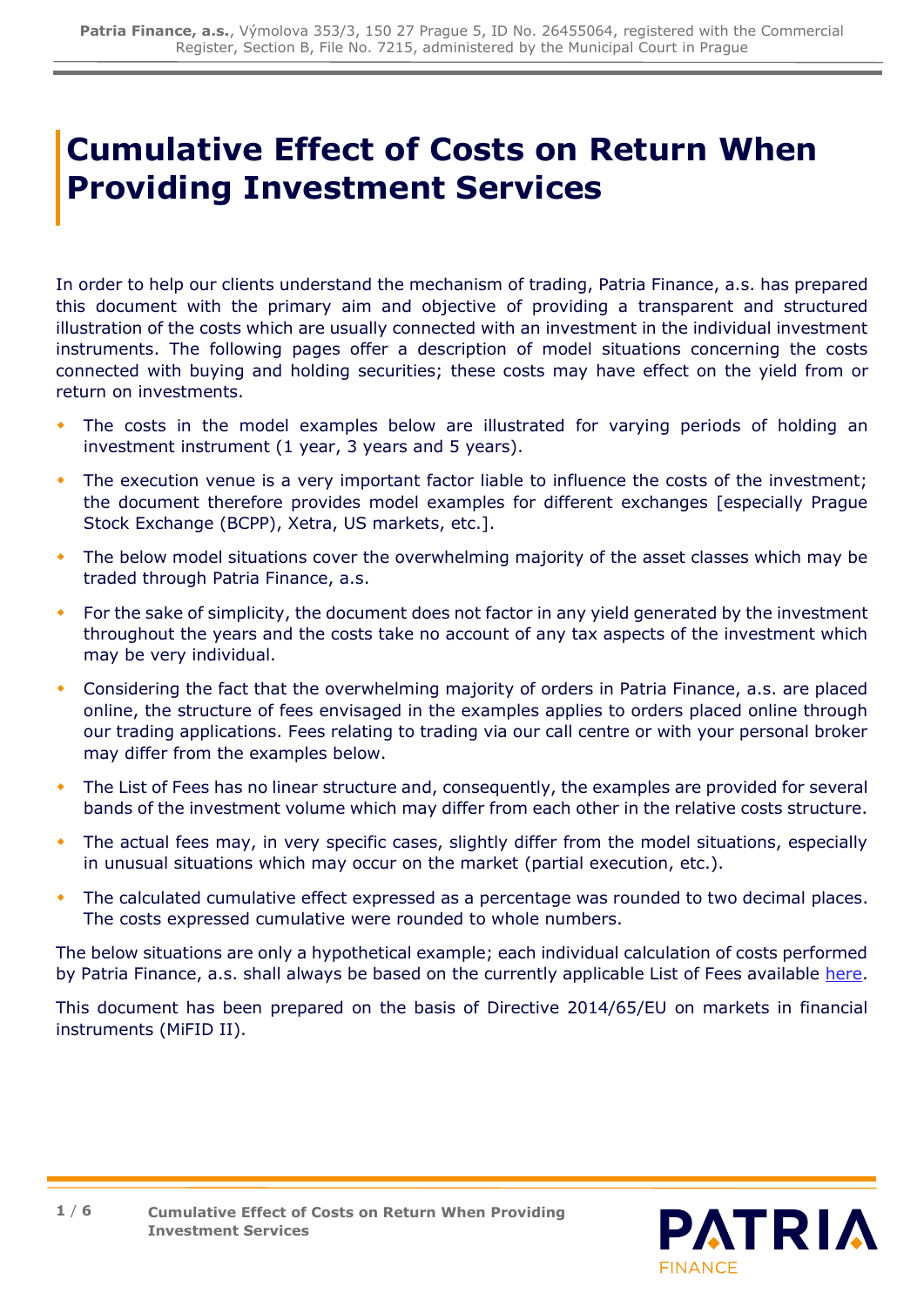## **1. Equity (shares/stock), ETF, Certificates, Warrants**

#### **1.1 Czech Republic stock (Prague Stock Exchange/BCPP)**

The example is based on the premise of a share/stock purchased using the online application at Prague Stock Exchange (BCPP) where Patria acts as a market maker, and an invested amount of 50,000 CZK.

| Costs relating to the financial instrument | In percent | <b>In CZK for 50,000</b><br><b>CZK</b> |
|--------------------------------------------|------------|----------------------------------------|
| Brokerage fee (one-off charge)             | 0.45%      | <b>225 CZK</b>                         |
| BCPP fee* (one-off charge)                 | 0.02%      | 10 CZK                                 |
| Custody fee (annual)                       | 0.05%      | 25 CZK                                 |
| <b>Total</b>                               | 0.52%      | <b>260 CZK</b>                         |

\*The BCPP fee according to the List of Fees amounts to 0.01% and the minimum fee is 10 CZK. The BCPP fee corresponding to the invested amount of 50,000 CZK is 0.02%.

The cumulative effect of total costs on return of your investment where the share/stock is held for 1 year, 3 years or 5 years

| <b>Share/stock held for</b>                         | 1 year         | 3 years | 5 years |
|-----------------------------------------------------|----------------|---------|---------|
| Total effect on return cumulative                   | 0.52%          | 0.62%   | 0.72%   |
| Total effect on return for 50,000<br>CZK cumulative | <b>260 CZK</b> | 310 CZK | 360 CZK |

The example is based on the premise of a share/stock purchased using the online application at Prague Stock Exchange (BCPP) where Patria acts as a market maker, and an invested amount of 100,000 CZK.

| Costs relating to the financial instrument | 100,000 CZK investment |                |
|--------------------------------------------|------------------------|----------------|
| Brokerage fee (one-off charge)             | $200$ CZK + 0.3%       | <b>500 CZK</b> |
| BCPP fee (one-off charge)                  | 0.01%                  | 10 CZK         |
| Custody fee (annual)                       | 0.05%                  | 50 CZK         |
| <b>Total</b>                               | 0.56%                  | <b>560 CZK</b> |

The cumulative effect of total costs on return of your investment where the share/stock is held for 1 year, 3 years or 5 years

| <b>Share/stock held for</b>                                 | 1 year   | 3 years | 5 years  |
|-------------------------------------------------------------|----------|---------|----------|
| Total effect on return cumulative                           | $0.56\%$ | 0.66%   | $0.76\%$ |
| Total effect on return for 100,000<br><b>CZK</b> cumulative | 560 CZK  | 660 CZK | 760 CZK  |

**PATRIA** 

**FINANCF** 

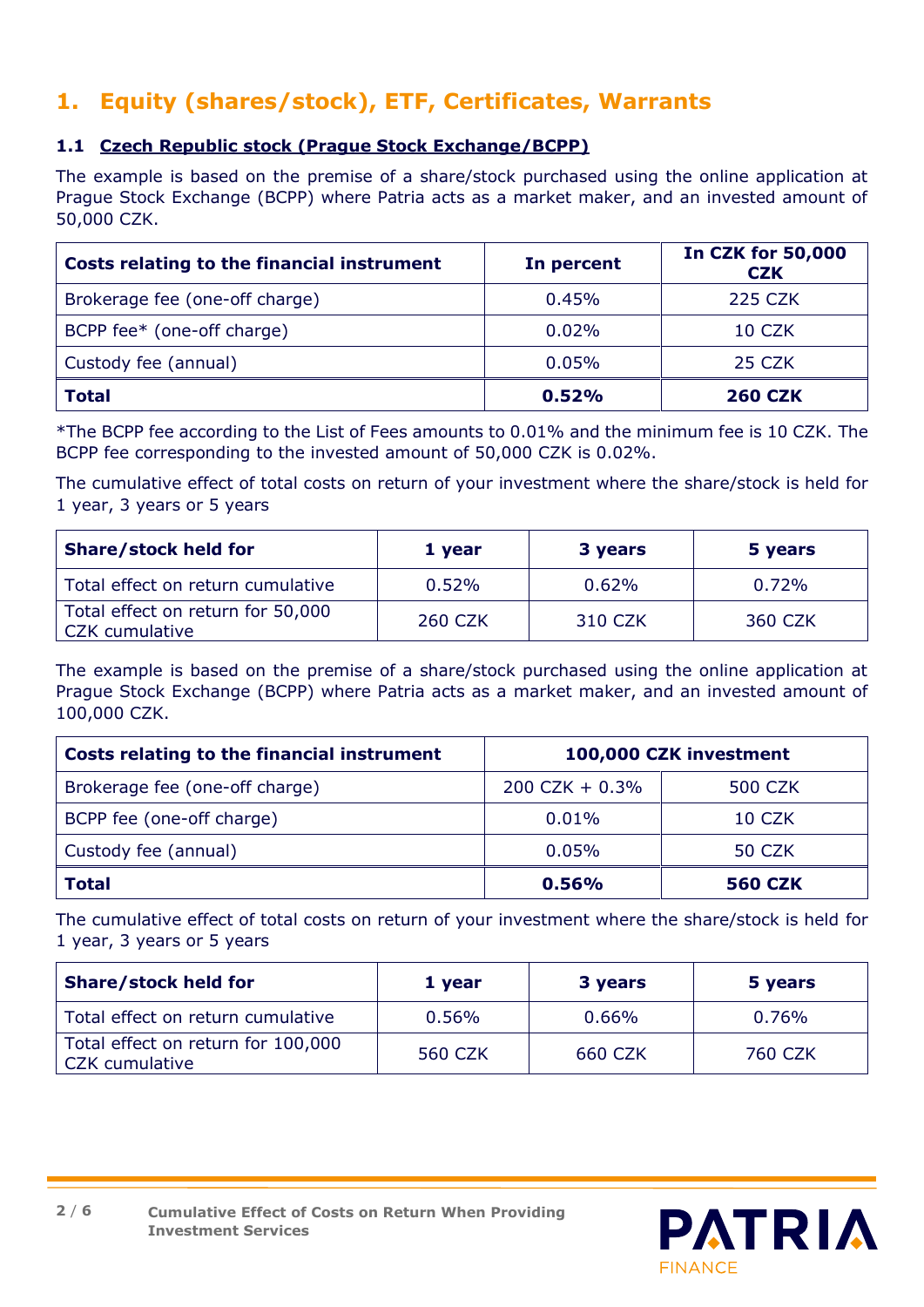The example is based on the premise of a share/stock purchased using the online application at Prague Stock Exchange (BCPP) where Patria acts as a market maker, and an invested amount of 300,000 CZK.

| Costs relating to the financial instrument | 300,000 CZK investment |                |
|--------------------------------------------|------------------------|----------------|
| Brokerage fee (one-off charge)             | 400 CZK + $0.25%$      | 1,150 CZK      |
| BCPP fee (one-off charge)                  | 0.01%                  | 30 CZK         |
| Custody fee (annual)                       | 0.05%                  | <b>150 CZK</b> |
| <b>Total</b>                               | 0.44%                  | 1,330 CZK      |

The cumulative effect of total costs on return of your investment where the share/stock is held for 1 year, 3 years or 5 years

| <b>Share/stock held for</b>                          | 1 year    | 3 years   | 5 years   |
|------------------------------------------------------|-----------|-----------|-----------|
| Total effect on return cumulative                    | $0.44\%$  | 0.54%     | $0.64\%$  |
| Total effect on return for 300,000<br>CZK cumulative | 1,330 CZK | 1,630 CZK | 1,930 CZK |

#### **1.2 Equity (shares/stock), ETF USA (Nasdaq, NYSE)**

The example involves a share/stock purchased using the online application at Nasdaq or NYSE and an invested amount of 10,000 USD.

| Costs relating to the financial instrument | 10,000 USD investment |                  |
|--------------------------------------------|-----------------------|------------------|
| Brokerage fee (one-off charge)             | 14.90 USD             | 14.90 USD        |
| Custody fee (annual)                       | $0.12\%$              | 12.00 USD        |
| <b>Total</b>                               | 0.269%                | <b>26.90 USD</b> |

The cumulative effect of total costs on return of your investment where the share/stock is held for 1 year, 3 years or 5 years

| <b>Share/stock held for</b>                         | 1 year   | 3 years | 5 years |
|-----------------------------------------------------|----------|---------|---------|
| Total effect on return cumulative                   | $0.27\%$ | 0.51%   | 0.75%   |
| Total effect on return for 10,000<br>USD cumulative | 27 USD   | 51 USD  | 75 USD  |

The example involves a share/stock purchased using the online application at Nasdaq or NYSE and an invested amount of 20,000 USD.

| Costs relating to the financial instrument | 20,000 USD investment |                  |
|--------------------------------------------|-----------------------|------------------|
| Brokerage fee (one-off charge)             | 4.90 USD + $0.10\%$   | 24.90 USD        |
| Custody fee (annual)                       | 0.12%                 | 24.00 USD        |
| <b>Total</b>                               | 0.24%                 | <b>48.90 USD</b> |

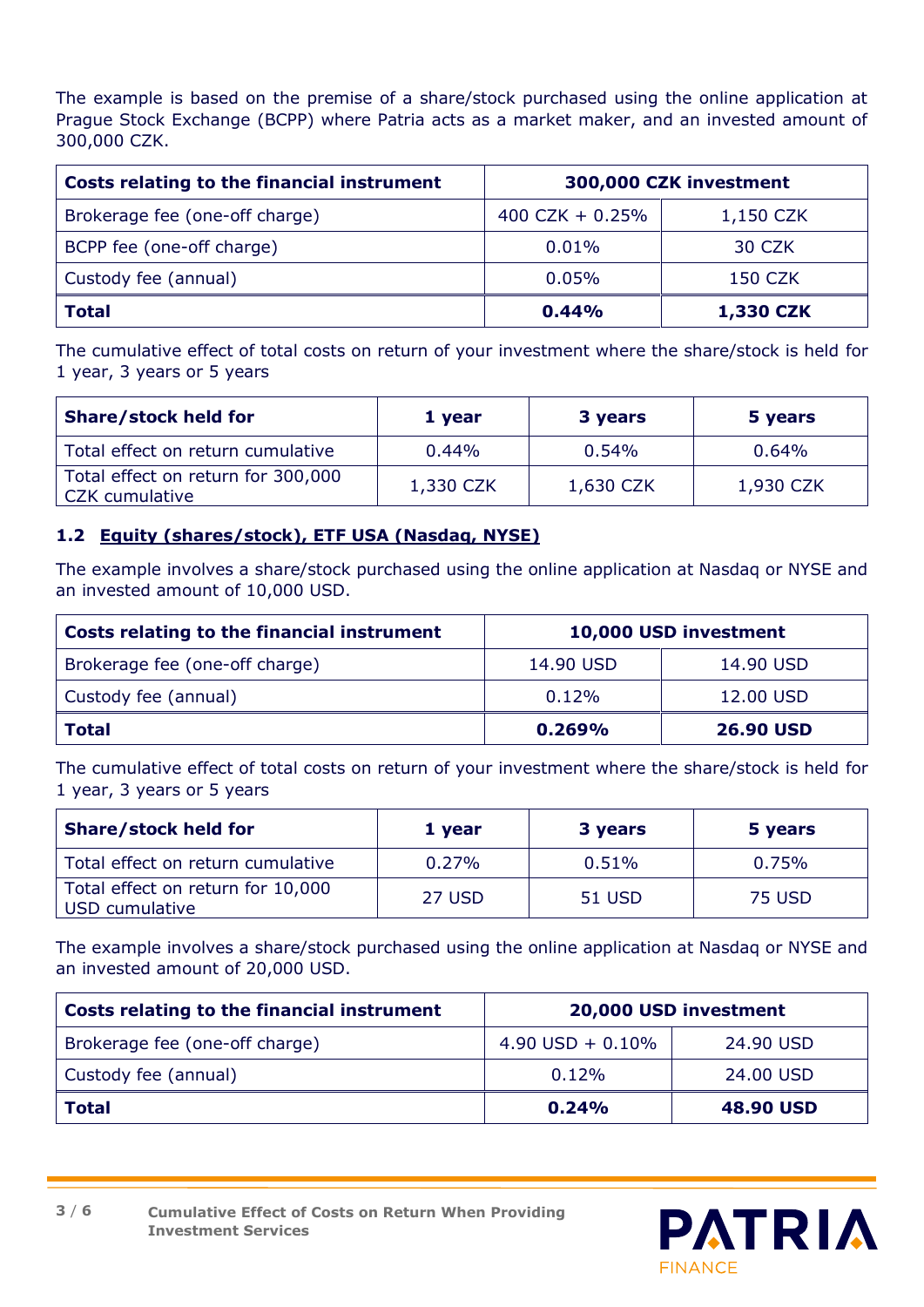The cumulative effect of total costs on return of your investment where the share/stock is held for 1 year, 3 years or 5 years

| <b>Share/stock held for</b>                         | 1 year   | 3 years | 5 years |
|-----------------------------------------------------|----------|---------|---------|
| Total effect on return cumulative                   | $0.24\%$ | 0.48%   | 0.72%   |
| Total effect on return for 20,000<br>USD cumulative | 49 USD   | 97 USD  | 145 USD |

#### **1.3 Equity (shares/stock), certificates, warrants, ETF, ETC Germany (Xetra 2, Stuttgart)**

The example involves the purchase of a financial instrument (share/stock, certificate, warrant) using the online application on the Xetra 2 or Stuttgart market and an invested amount of 5,000 EUR.

| Costs relating to the financial instrument | 5,000 EUR investment |                  |
|--------------------------------------------|----------------------|------------------|
| Brokerage fee (one-off charge)             | <b>21.9 EUR</b>      | 21.90 EUR        |
| Custody fee (annual)                       | 0.12%                | 6.00 EUR         |
| <b>Total</b>                               | 0.56%                | <b>27.90 EUR</b> |

Cumulative effect of total costs on return of your investment if the financial instrument (share/stock, certificate or warrant) traded on the Xetra 2 or Stuttgart market is held for 1 year, 3 years or 5 years

| <b>Share/stock held for</b>                        | 1 year        | 3 years       | 5 years       |
|----------------------------------------------------|---------------|---------------|---------------|
| Total effect on return cumulative                  | 0.56%         | 0.80%         | 1.04%         |
| Total effect on return for 5,000 EUR<br>cumulative | <b>28 EUR</b> | <b>40 EUR</b> | <b>52 EUR</b> |

The example involves the purchase of a financial instrument (share/stock, certificate, warrant) using the online application on the Xetra 2 or Stuttgart market and an invested amount of 20,000 EUR.

| Costs relating to the financial instrument | 20,000 EUR investment |                  |
|--------------------------------------------|-----------------------|------------------|
| Brokerage fee (one-off charge)             | $9.90$ EUR + 0.25%    | 60.00 EUR        |
| Custody fee (annual)                       | 0.12%                 | 24,00 EUR        |
| l Total                                    | 0.42%                 | <b>84.00 EUR</b> |

Cumulative effect of total costs on return of your investment if the financial instrument (share/stock, certificate or warrant) traded on the Xetra 2 or Stuttgart market is held for 1 year, 3 years or 5 years

| <b>Share/stock held for</b>                         | 1 year        | 3 years        | 5 years        |
|-----------------------------------------------------|---------------|----------------|----------------|
| Total effect on return cumulative                   | 0.42%         | 0.66%          | $0.90\%$       |
| Total effect on return for 20,000<br>EUR cumulative | <b>84 EUR</b> | <b>132 EUR</b> | <b>180 EUR</b> |



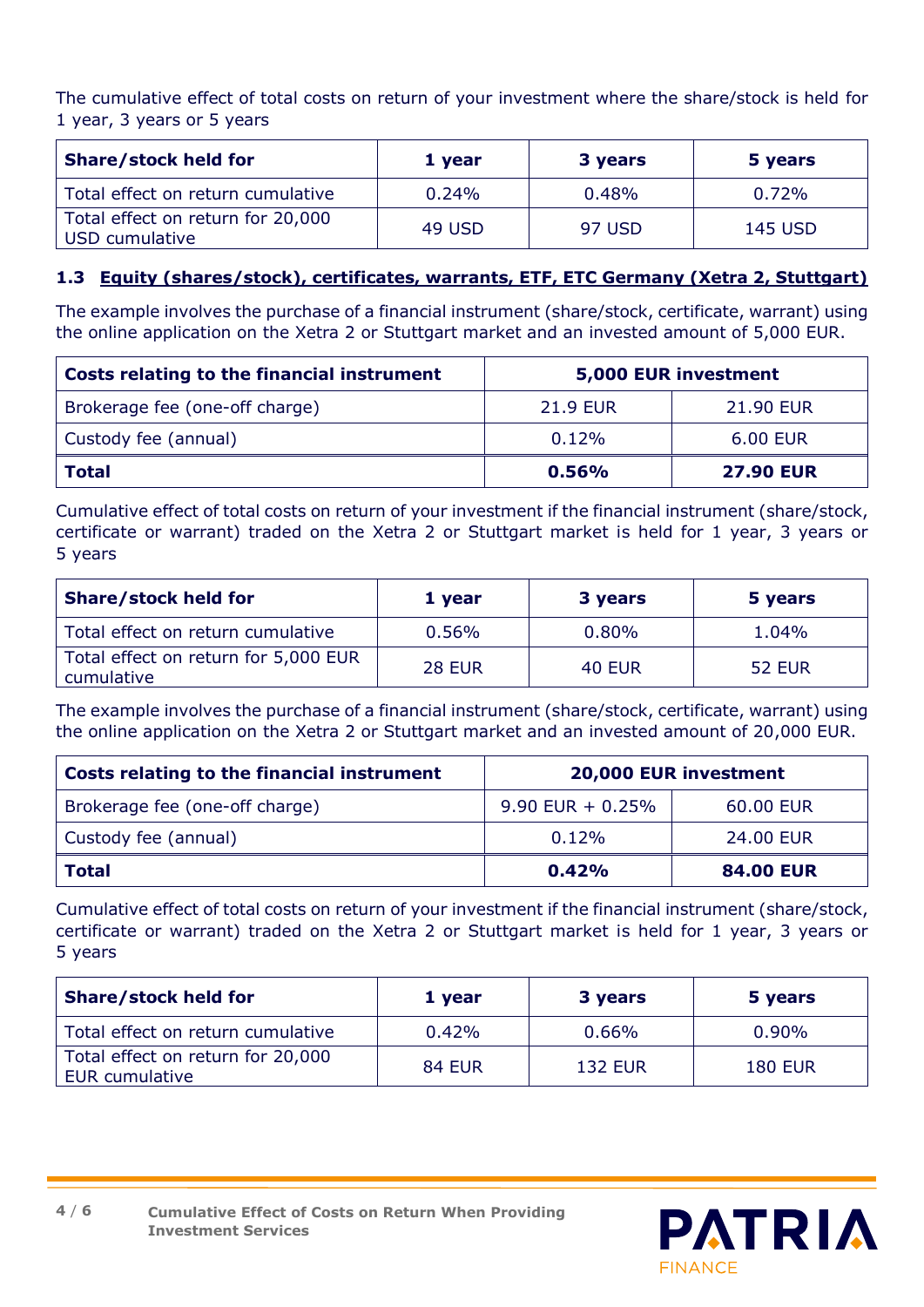### **2. Funds**

#### **2.1 Mixed funds**

The example below involves the purchase of a mixed fund, 100,000 CZK value, using the online application.

| Costs relating to the financial instrument | 100,000 CZK investment |           |
|--------------------------------------------|------------------------|-----------|
| Brokerage fee (one-off charge)             | 2.40%                  | 2,400 CZK |
| Asset management fee (annual)              | 2.00%                  | 2,000 CZK |
| <b>Total</b>                               | 4.40%                  | 4,400 CZK |

Cumulative effect of total costs on return of your investment where the mixed fund is held for 1 year, 3 years or 5 years

| <b>Fund held for</b>                                 | 1 year    | 3 years   | 5 years    |
|------------------------------------------------------|-----------|-----------|------------|
| Total effect on return cumulative                    | 4.40%     | 8.40%     | 12.40%     |
| Total effect on return for 100,000<br>CZK cumulative | 4,400 CZK | 8,400 CZK | 12,400 CZK |

The example below involves the purchase of a mixed fund, 600,000 CZK value, using the online application.

| Costs relating to the financial instrument | 600,000 CZK investment |                   |
|--------------------------------------------|------------------------|-------------------|
| Brokerage fee (one-off charge)             | 2.00%                  | 12,000 CZK        |
| Asset management fee (annual)              | 2.00%                  | 12,000 CZK        |
| Total                                      | 4.00%                  | <b>24,000 CZK</b> |

Cumulative effect of total costs on return of your investment where the mixed fund is held for 1 year, 3 years or 5 years

| <b>Fund held for</b>                                 | 1 year     | 3 years    | 5 years    |
|------------------------------------------------------|------------|------------|------------|
| Total effect on return cumulative                    | 4.00%      | 8.00%      | 12.00%     |
| Total effect on return for 600,000<br>CZK cumulative | 24,000 CZK | 48,000 CZK | 72,000 CZK |

#### **2.2 Equity funds**

The example below indicates the purchase of an equity fund, 100,000 CZK value, using the online application.

| Costs relating to the financial instrument | 100,000 CZK investment |           |
|--------------------------------------------|------------------------|-----------|
| Brokerage fee (one-off charge)             | 2.60%                  | 2,600 CZK |
| Asset management fee (annual)              | 2.00%                  | 2,000 CZK |
| <b>Total</b>                               | 4.60%                  | 4,600 CZK |